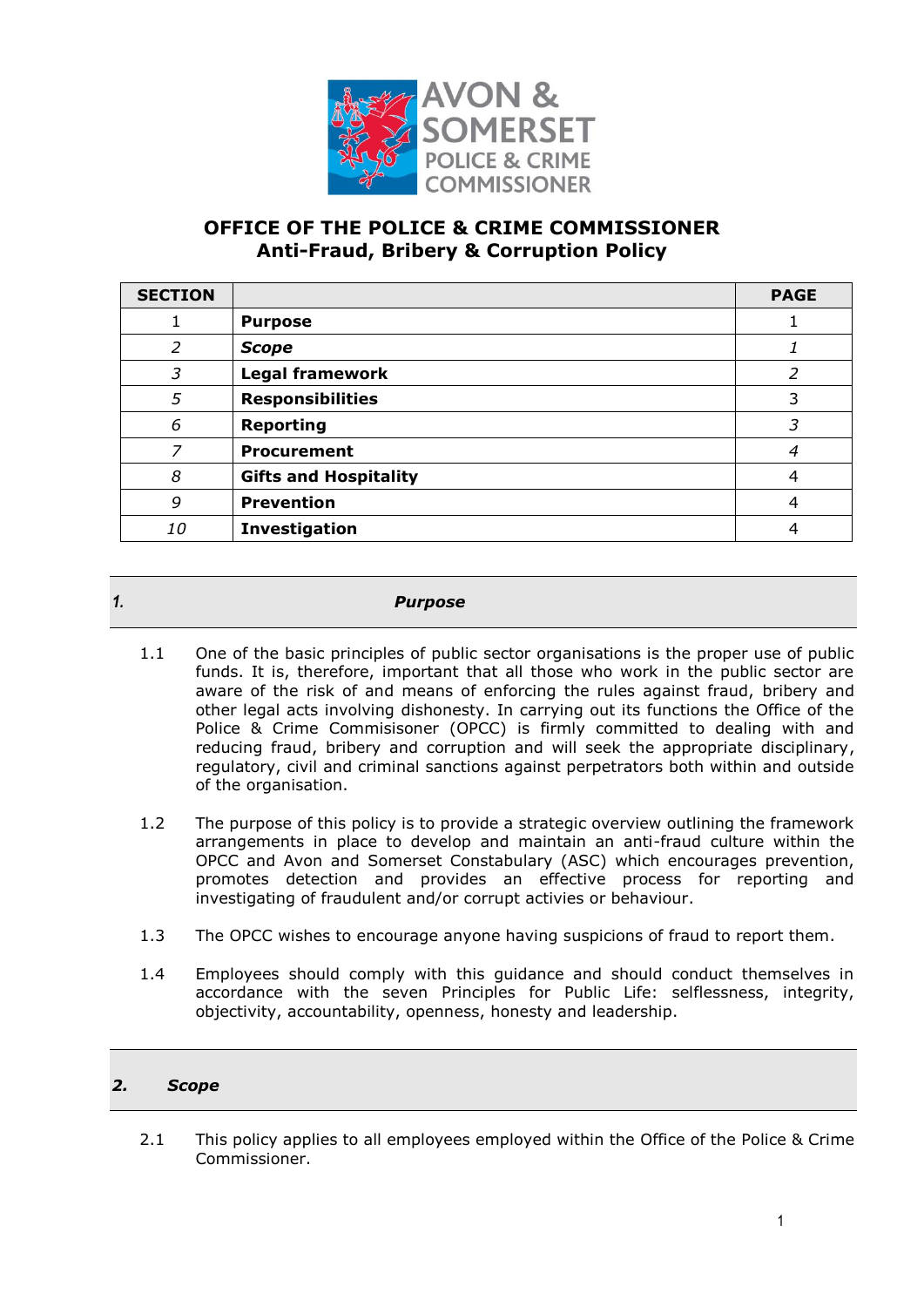- 2.2 The OPCC and ASC have procedures in place to reduce the likelihood of fraud and/or bribery occurring, including standing orders, financial regulations, documented procedures and systems of internal control and risk management.
- 2.3 This policy should be read in conjunction with the OPCC Whistleblowing Policy.
- 2.4 The policy is also supported by the following related policies, regulations and protocols:
	- Gifts & Hospitality policy;
	- OPCC Staff Code of Conduct:
	- Scheme of Governance;
	- OPCC Approvals procedures.

#### *3. The Legal Framework*

#### **Fraud Act 2006**

- 3.1 The definition of the criminal offence of fraud is classified under three main headings:
	- **Fraud by false representation** dishonestly and knowingly making an untrue statement with the intention of making a gain or causing another to make a loss. This includes anything said, written or entered into a system or device;
	- **Fraud by (wrongfully) failing to disclose information** dishonestly failing to disclose information that should legally be disclosed with the intention of making a gain or causing another to make a loss; and
	- **Fraud by abuse of position** someone in a post in which they are expected to protect the interests of another dishonestly doing something or failing to do something with the intention of making a gain or causing another a loss.

#### **Theft Act 1968**

3.2 The basic definition of theft is that a person is guilty if he/she dishonestly appropriates property belonging to another with the intention of permanently depriving the other of it.

#### **Bribery Act 2010**

3.3 An inducement for an action which is illegal, unethical or a breach of trust. It may broadly be defined as the offering or acceptance of inducements that may take the form of gifts, favours, payment or benefit in kind, loans, rewards or other advantages which may influence the action of any person. Bribery does not always result in a loss. The corrupt person may not benefit directly from their deeds, however, they may be unreasonably using their position to give some advantage to another. This covers offering, promising or giving a bribe, requesting, agreeing to receive or accepting a bribe, and failing to prevent bribery. There is also a corporate offence of negligently failing to prevent a bribe by not having adequate procedures designed to prevent its occurrence.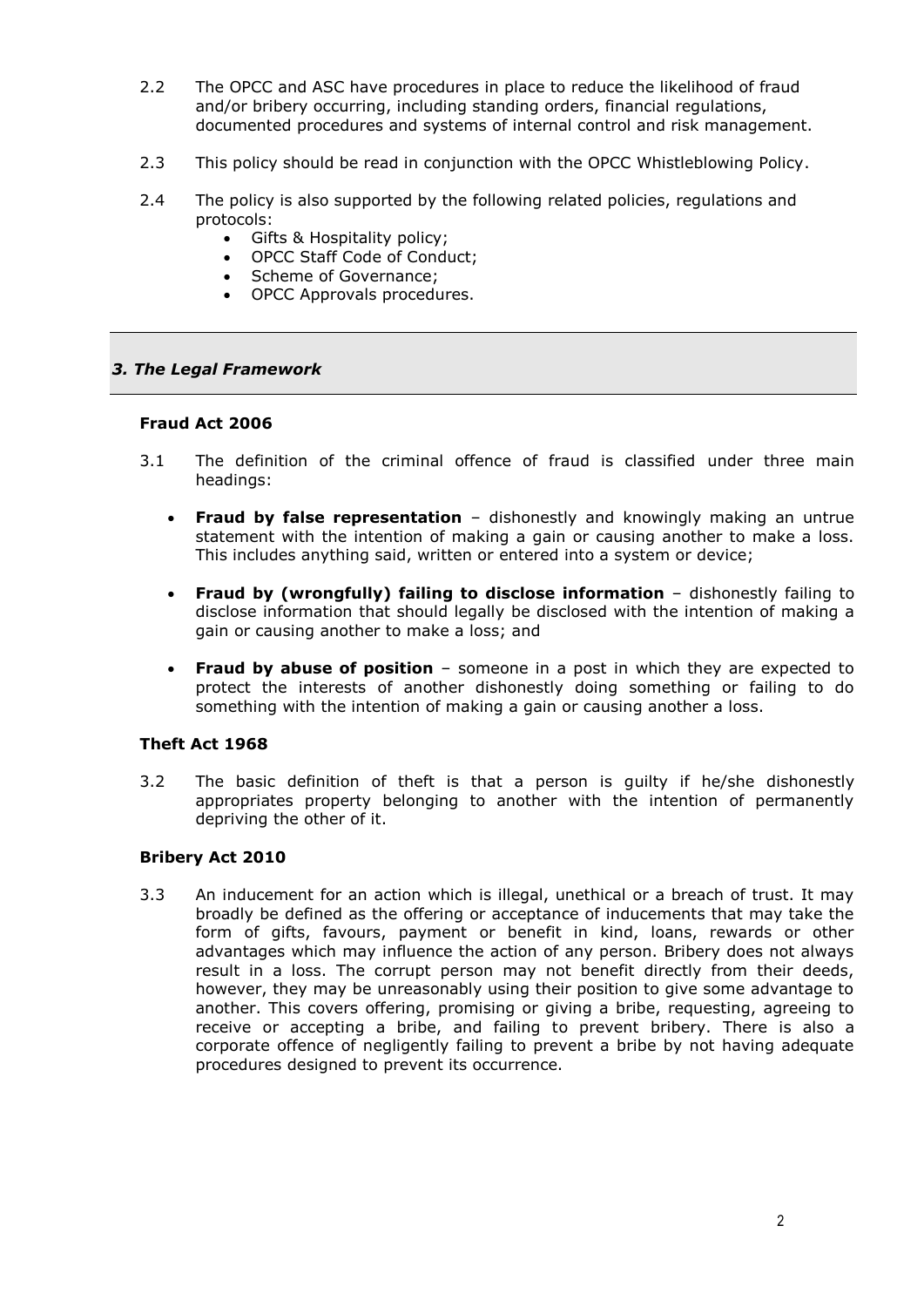#### *4. Responsibilities*

### **Chief Financial Officer (CFO)**

5.1 The CFO has a statutory responsibility under Section 151 of the Local Government Act 1972 for ensuring adequate systems and procedures are in place to account for all income due and expenditure and disbursements made on behalf of the PCC and ASC, and that controls operate to protect assets from loss, waste, fraud or other impropriety. The CFO is also the professional advisor to the PCC in respect of financial property.

#### **Employees**

- 5.2 Members of the OPCC should act in accordance with the OPCC Code of Conduct, the College of Policing's Code of Ethics and comply with this guidance and linked policies and legislation.
- 5.3 Staff should ensure that they do not associate with inappropriate persons, groups or organisations and risk engaging in activity, inadvertently or otherwise, which could compromise either themselves or another member of the OPCC, or the reputation, operation and activity of the OPCC.
- 5.4 Managers have a responsibility to ensure that adequate systems of internal controls exist within their areas of responsibility and the controls operate effectively.

# *6 Reporting*

- *6.1* Any member of staff having a reasonable suspicion of wrong doing, which includes allegations of fraud, bribery and corruption, has a responsibility to report their suspicion.
- 6.2 The OPCC wishes to encourage anyone having reasonably held suspicions of fraud, bribery or corruption to report them. No individual will suffer any detriment by doing so. The Public Interest Disclosure Act 1998 gives statutory protection, within defined parameters, to staff that make disclosures about a range of subjects that include fraud, bribery or corruption which they believe to be happening within the organisation employing them. In this context, "reasonably held" means suspicions other than those that are raised maliciously and are subsequently found to be groundless.
- 6.3 If any of these concerns come to light staff must immediately report their suspicions to the CFO.
- 6.4 Confidentiality will be maintained and all matters shall be dealt with in accordance with this policy.
- 6.5 Staff should not confront the individual concerned with their suspicions, try to investigate the matter themselves, or convey their suspicions to anyone other than the CFO.
- 6.6 Any malicious allegations found to be groundless will be subject to full investigations and appropriate disciplinary action.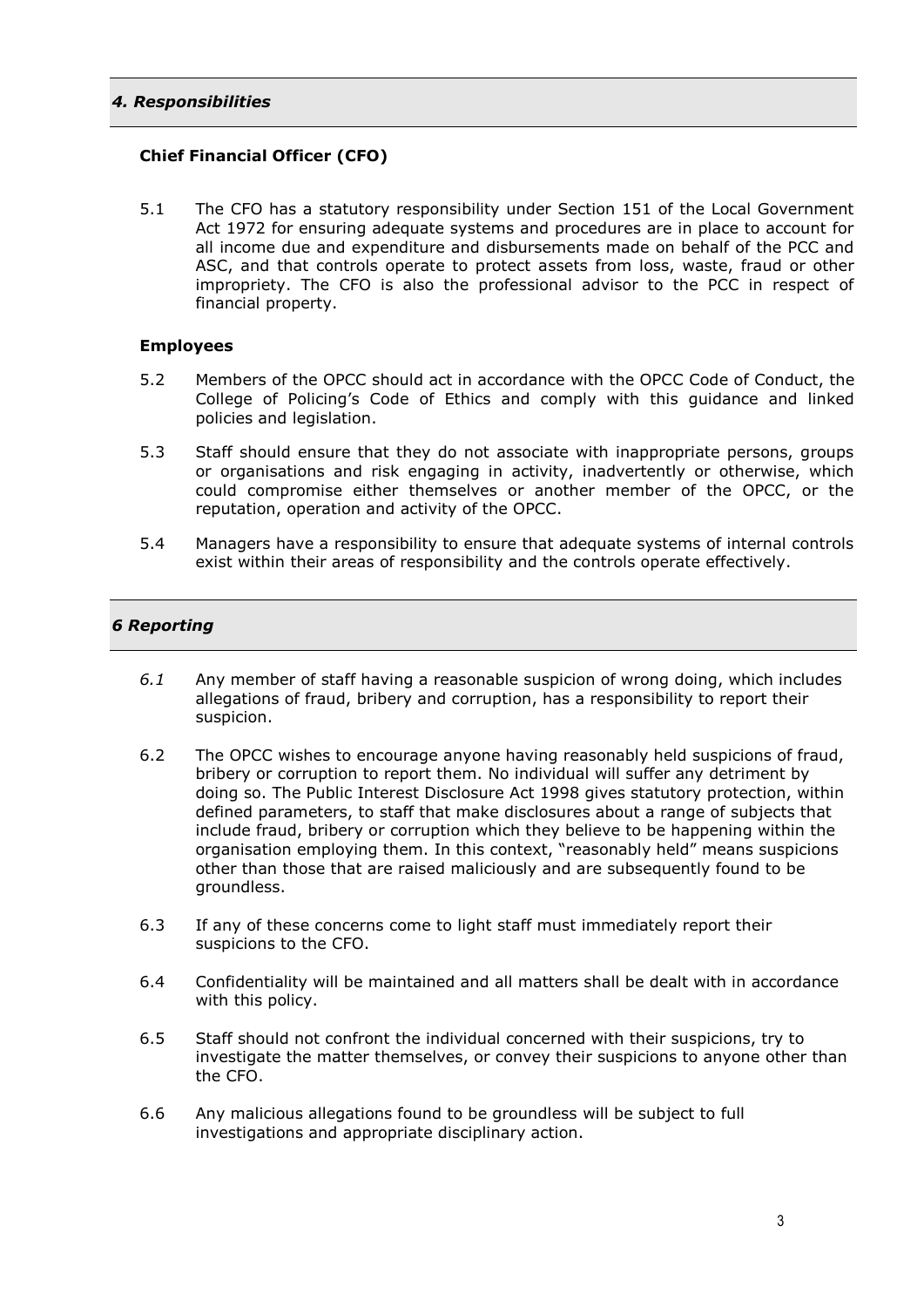# *7 Procurement*

7.1 The OPCC and ASC procure goods and services ethically and transparently with quality, price and value for money determining the successful supplier/contractor, not by receiving (or offering) improper benefits.

#### *8 Gifts and Hospitality*

8.1 OPCC staff should refer to the Gifts and Hospitality Policy. The PCC and OPCC staff are required to declare in a public register any offers of gifts or hospitality which in any way relate to the performance of their duties in relation to the organisation.

# *9 Prevention*

- 9.1 OPCC staff will be vetted.
- 9.2 All staff must abide by the OPCC Staff Code of Conduct.
- 9.3 The financial affairs of the OPCC wll be conducted in accordance with the Scheme of Governance, The Police Reform and Social Responsibility Act 2011 and the Financial Management Code of Practice. The finance systems will be reviewed and developed in line with best practice to ensure efficient and effective internals controls. The adequacy and appropriateness of the organisation's financial systems are independently monitored by both Internal and External Audit.
- 9.4 Staff alleged to have committed disciplinary offences will be dealt with in accordance with the OPCC Disciplinary Policy.
- 9.5 Staff should be aware that fraud and bribery will normally be regarded as gross misconduct thus warranting summary dismissal without previous warnings.

#### **IT Systems**

9.6 Staff should refer to the OPCC Data Protection and FOI policy and the Joint Operating Policy – Information Management for information on the use of IT systems, including misuse of assets, illegal use of disclosure of data and fraud perpetrated through the improper use of IT systems.

#### *10 Investigation*

- 10.1 It is the responsibility of management to prevent and detect fraud and corruption. However, it is often the alertness of staff and public that enables detection to occur and the appropriate action to take place when there is evidence that fraud or corruption may have been committed or is in progress.
- 10.2 The CFO will investigate all allegations of fraud, bribery and corruption.
- 10.3 Alleged criminal conduct will be investigated.